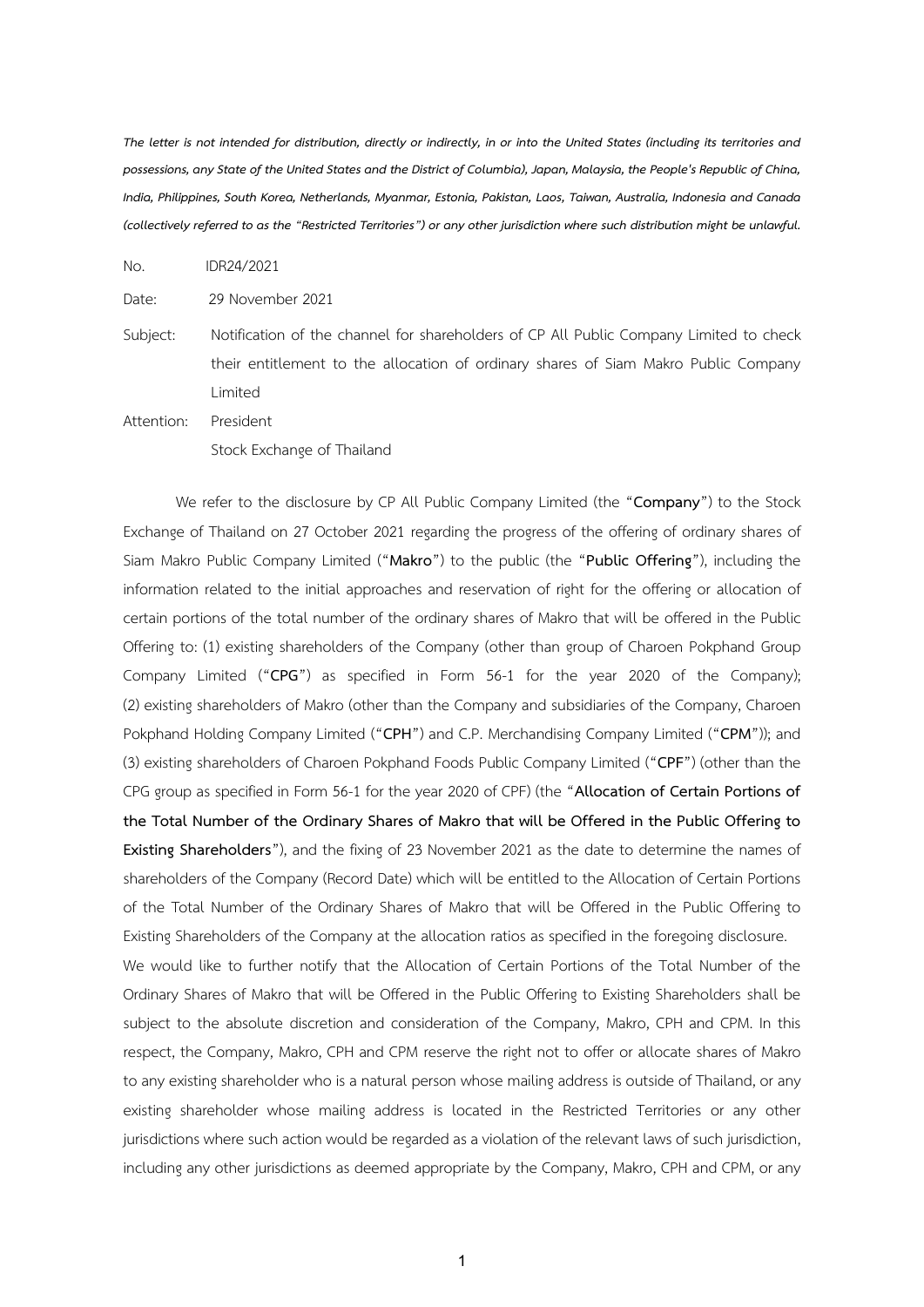shareholder who is not fully qualified or cannot give a representation that it is fully qualified to lawfully subscribe for, obtain and/or receive shares of Makro in the jurisdiction in which it resides or is currently located (qualified investor), or any existing shareholder if such offering or allocation of ordinary shares will or may result in the Company, Makro, CPH and CPM being in violation of foreign law or rules and regulations or having burden or obligations to carry out any actions in addition to those required under Thai laws and regulations in relation to the issuance and offering of securities, or may result in the shares offering being in non-compliance with the rules, methods or conditions prescribed for the offering or allocation of shares.

In addition, we hereby further notify that Makro has submitted the registration statement for securities offering (Form 69-1) and the updated draft prospectus with the Office of the Securities and Exchange Commission (the "**SEC Office**") on 17 November 2021. Investors may study the information regarding the Public Offering in the registration statement for securities offering (Form 69-1) and the updated draft prospectus of Makro which are available at www.sec.or.th.

In this respect, Makro will further announce the detailed information regarding the offering price of the ordinary shares of Makro and the subscription period for the ordinary shares of Makro when the registration statement for securities offering (Form 69-1) and the prospectus become effective.

The shareholders of the Company who are eligible for the Allocation of Certain Portions of the Total Number of the Ordinary Shares of Makro that will be offered in the Public Offering to Existing Shareholders (the "**Eligible Shareholders**") may check their entitlement at https://wwwa2.settrade.com/brokerpage/IPO/automatedRandom/MAKRO/viewquota.jsp from today onwards. In this regard, the Company will further proceed to deliver the subscription notification and subscription manual as well as relevant supplemental documents by registered mail to the Eligible Shareholders. Should you have any questions, please contact 02-090-9191 (from 09.00-18.00 daily).

Please be informed accordingly Yours faithfully,

Mr. Supot Shitgasornpongse Company Secretary Authorised to sign on behalf of the Company